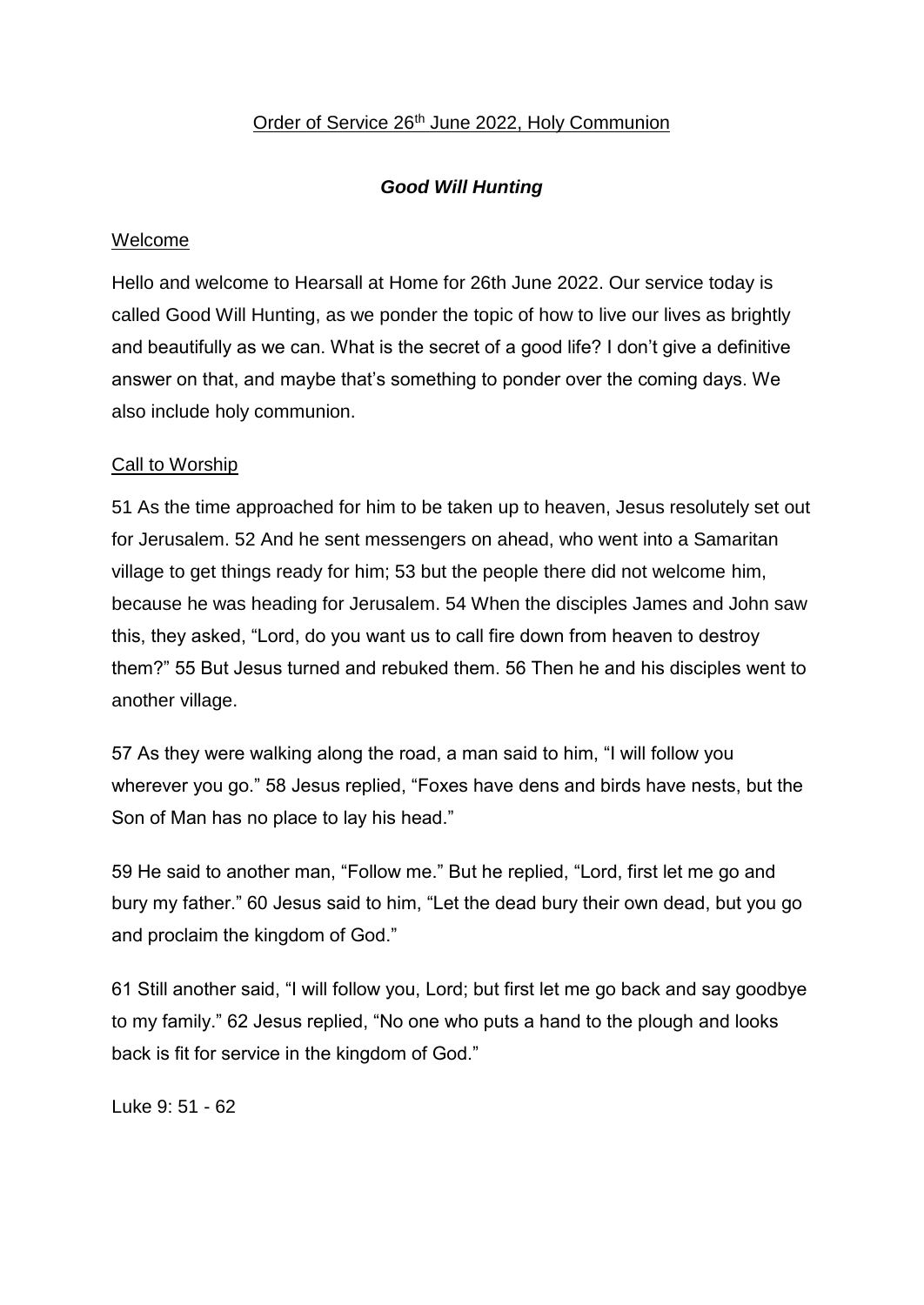Jesus brings a radical call to leave behind all that holds us back, and to embrace the liberated life of the kingdom. We sing *Come with me, come wander…*

#### Hymn (BPW 333) **Come with me, Come Wander**

Come with me, come wonder, come welcome the world Where strangers might smile or where stones may be hurled; Come leave what you cling to, lay down what you clutch And find, with hands empty, that hearts can hold much.

#### *Chorus*

*Sing hey for the carpenter leaving his tools! Sing hey for the Pharisees leaving their rules! Sing hey for the fishermen leaving their nets! Sing hey for the people who leave their regrets!*

Come walk in my company, come sleep by my side, Come savour a lifestyle with nothing to hide; Come sit at my table and eat with my friends, Discovering that love which the world never ends.

### *Chorus*

Come share in my laughter, come close to my fears, Come find yourself washed with the kiss of my tears; Come stand close at hand while I suffer and die And find in three days how I never will lie.

### *Chorus*

Come leave your possessions, come share out your treasure, Come give and receive without method or measure; Come loose every bond that's resisting the Spirit, Enabling the Earth to be yours to inherit.

### *Chorus*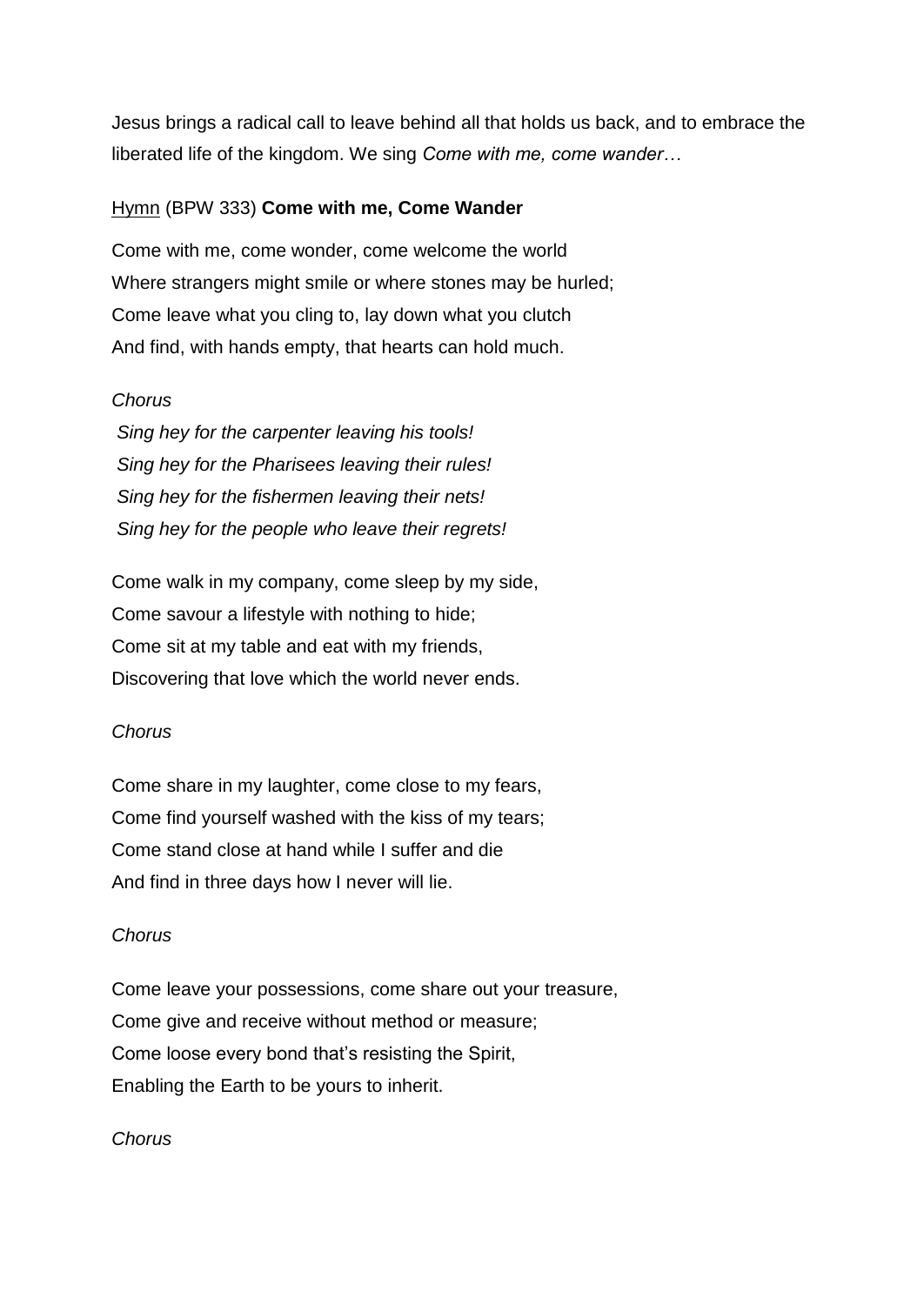### Prayers of Praise and The Lord's Prayer

Great God of all life and truth, we praise and bless your holy name. For creating all that exists in the unfathomable beauty of earth and sky; for making people to reflect your likeness; for the inspiration and guidance of your word; for meeting us in the person of Jesus; for offering us salvation though his life, death and resurrection; for the outpouring of your Holy Spirit who always woos us to a broader vision and a deeper life; for walking and talking with us through every day; for meeting us too in silent contemplation and glorious music; for the joys and challenges of our life on earth; and for the sure promises of the life to come. We praise and bless your holy name. Amen.

#### The Lord's Prayer

Our Father in heaven,

hallowed be your name, your kingdom come, your will be done, on earth as in heaven. Give us today our daily bread. Forgive us our sins as we forgive those who sin against us. Lead us not into temptation but deliver us from evil. For the kingdom, the power, and the glory are yours now and for ever. Amen.

#### **Offering**

For all your good gifts we praise your holy name. Take our own humble gifts and use them to make your kingdom come in our world. Amen.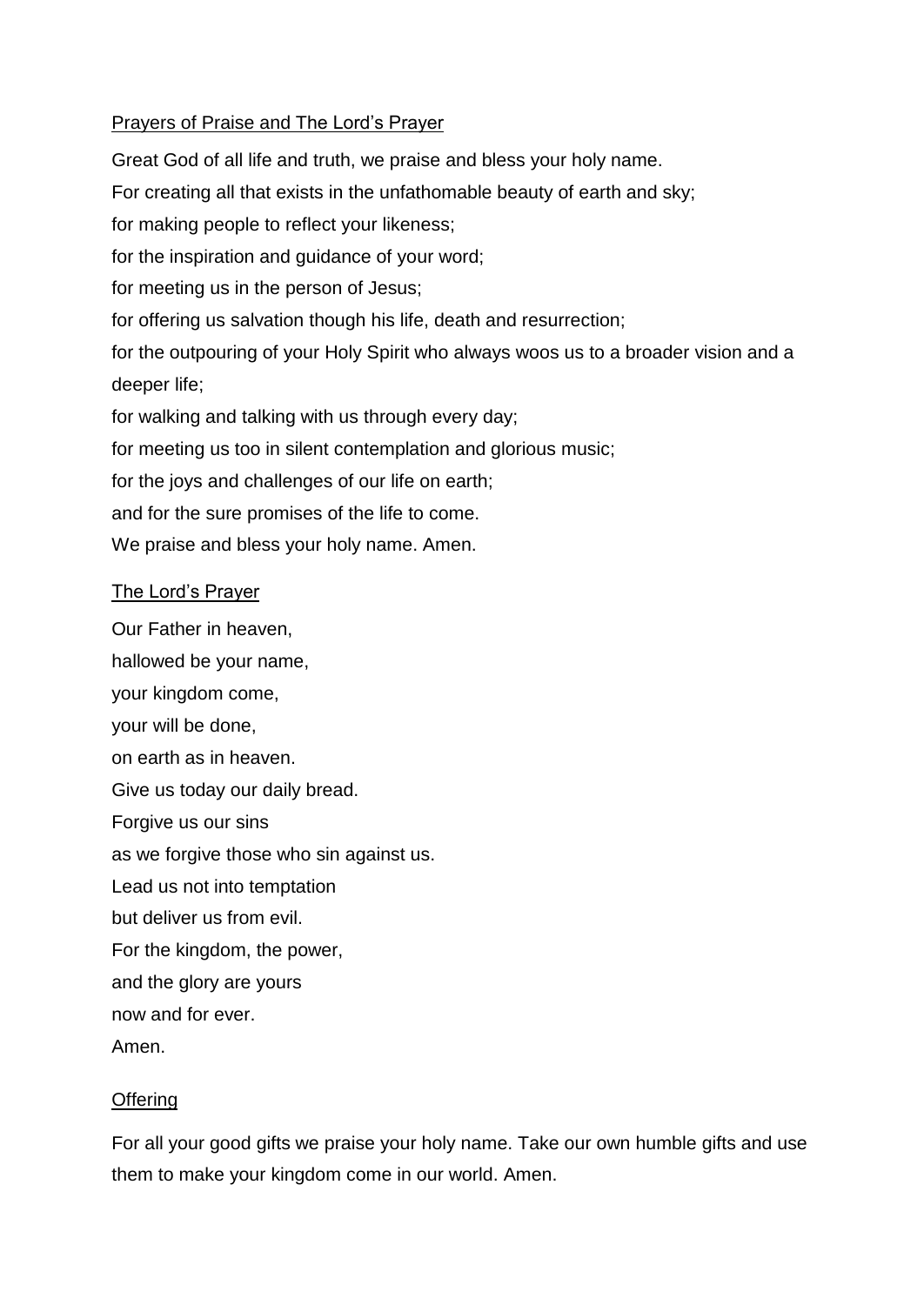We sing a song of praise together.

### Song (WT 255) **Let Everything that has Breath**

*Chorus Let everything that, Everything that, everything that has breath praise the Lord. Let everything that, Everything that, everything that has breath praise the Lord.*

Verse 1 Praise You in the morning, Praise You in the evening, Praise You when I'm young And when I'm old. Praise You when I'm laughing, Praise You when I'm grieving, Praise You every season of the soul.

Bridge 1 If we could see How much You're worth, Your power, Your might, Your endless love, Then surely we would Never cease to praise.

#### *Chorus*

Verse 2 Praise You in the heavens, Joining with the angels, Praising You forever and a day. Praise You on the earth now, Joining with creation, Calling all the nations to Your praise.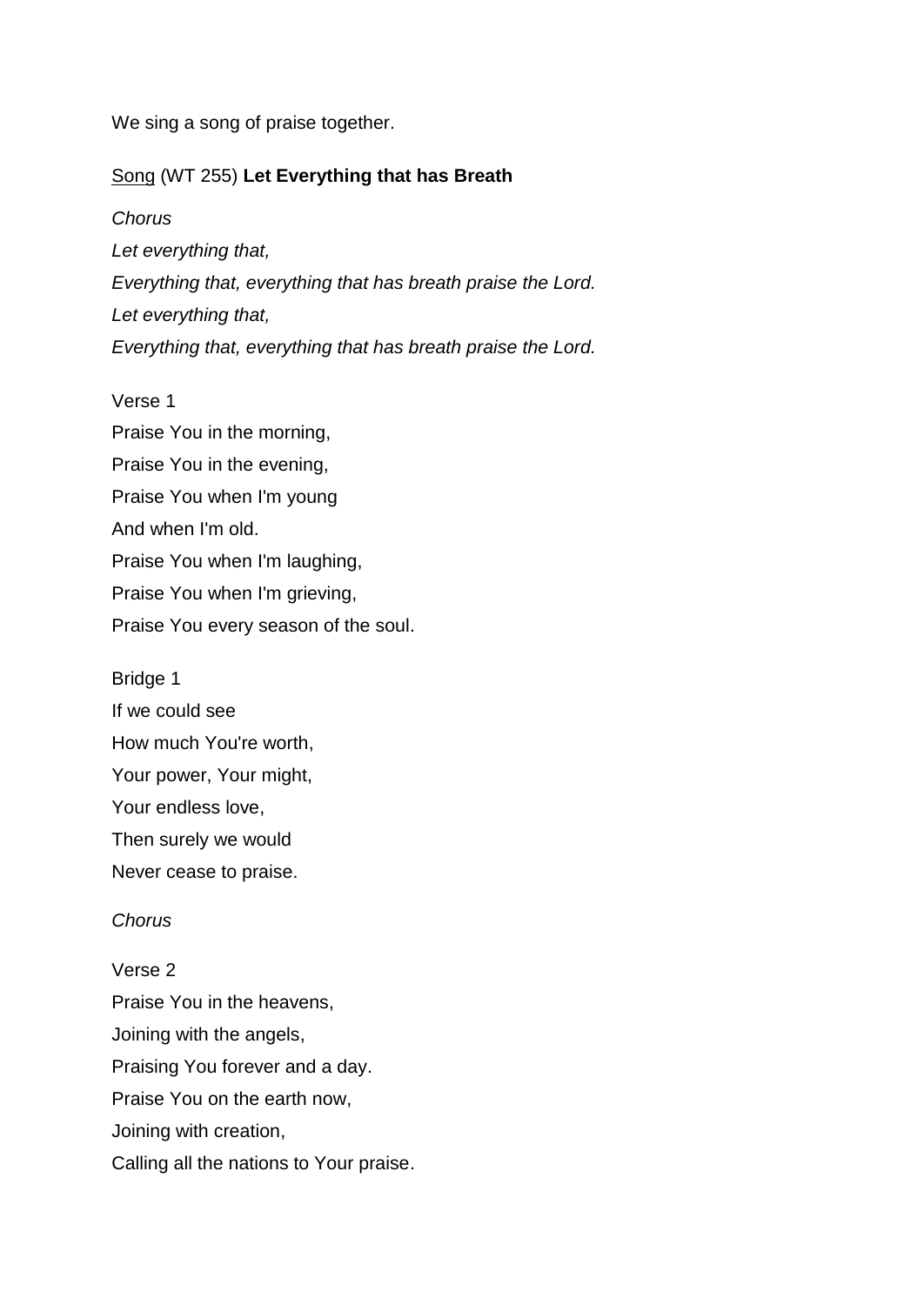Bridge 2 If they could see How much You're worth, Your power, Your might, Your endless love, Then surely we would Never cease to praise.

*Chorus x 2 Let everything that, Everything that, everything that has breath praise the Lord. Let everything that, Everything that, everything that has breath praise the Lord.*

Our prayers of intercession are led by Derek Noel.

#### Prayers of Intercession

Loving and caring God, it is to You we turn when all seems chaos and disorder. You bare us up in times of worry and heartbreak.

So, we bring to You so many who at this time are faced with difficult and life changing conditions.

We pray for those in leadership in national and political life; that they may seek the greatest good for those facing hardship and even poverty.

We pray for church leaders, that guided by the Holy Spirit, they may speak words of wisdom and love for all.

We pray for peace. We remember those whose lives are torn apart by conflict and a desire to control and dominate.

On this day, we pray especially for refugees in so many places for The Ukraine, for Myanmar, for Congo, Somalia, Palestine and so many other places.

We pray for those whose lives are spoilt by ill health and we pray for all who bring comfort in times of distress and give care and help in times of pain and hardship.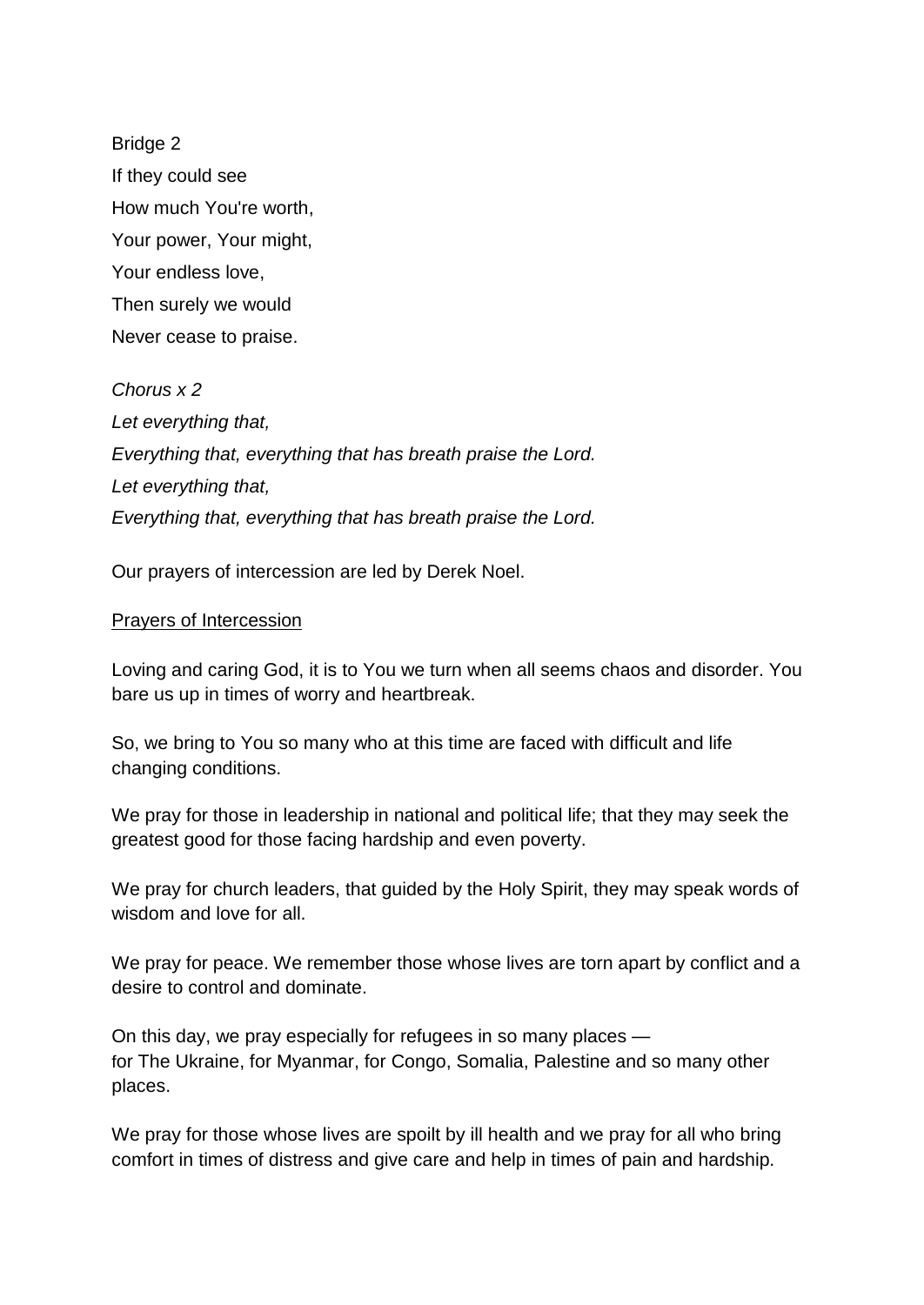Finally, we pray for Christ's Church. May it be a means of change - changing lives, changing attitudes, and changing outlook. May we be changed and challenging people, showing Christ's mind and hands in a needy world.

# *Prayer to say together*

# *God of the courage that comes from the heart; God of the journey that starts from within; we pray that each small step we take today will lead us along a path of love and peace.*

### *AMEN*

Many thanks Derek for those prayers. We hear now two Bible readings from 2 Kings and from Galatians.

Bible Readings

**2 Kings 2: 1 - 2, 6 - 14**

### *Elijah taken up to heaven*

**2** When the LORD was about to take Elijah up to heaven in a whirlwind, Elijah and Elisha were on their way from Gilgal. **<sup>2</sup>** Elijah said to Elisha, 'Stay here; the LORD has sent me to Bethel.'

But Elisha said, 'As surely as the LORD lives and as you live, I will not leave you.' So they went down to Bethel.

**<sup>6</sup>** Then Elijah said to him, 'Stay here; the LORD has sent me to the Jordan.'

And he replied, 'As surely as the LORD lives and as you live, I will not leave you.' So the two of them walked on.

**<sup>7</sup>** Fifty men from the company of the prophets went and stood at a distance, facing the place where Elijah and Elisha had stopped at the Jordan. **<sup>8</sup>** Elijah took his cloak, rolled it up and struck the water with it. The water divided to the right and to the left, and the two of them crossed over on dry ground.

**<sup>9</sup>** When they had crossed, Elijah said to Elisha, 'Tell me, what can I do for you before I am taken from you?'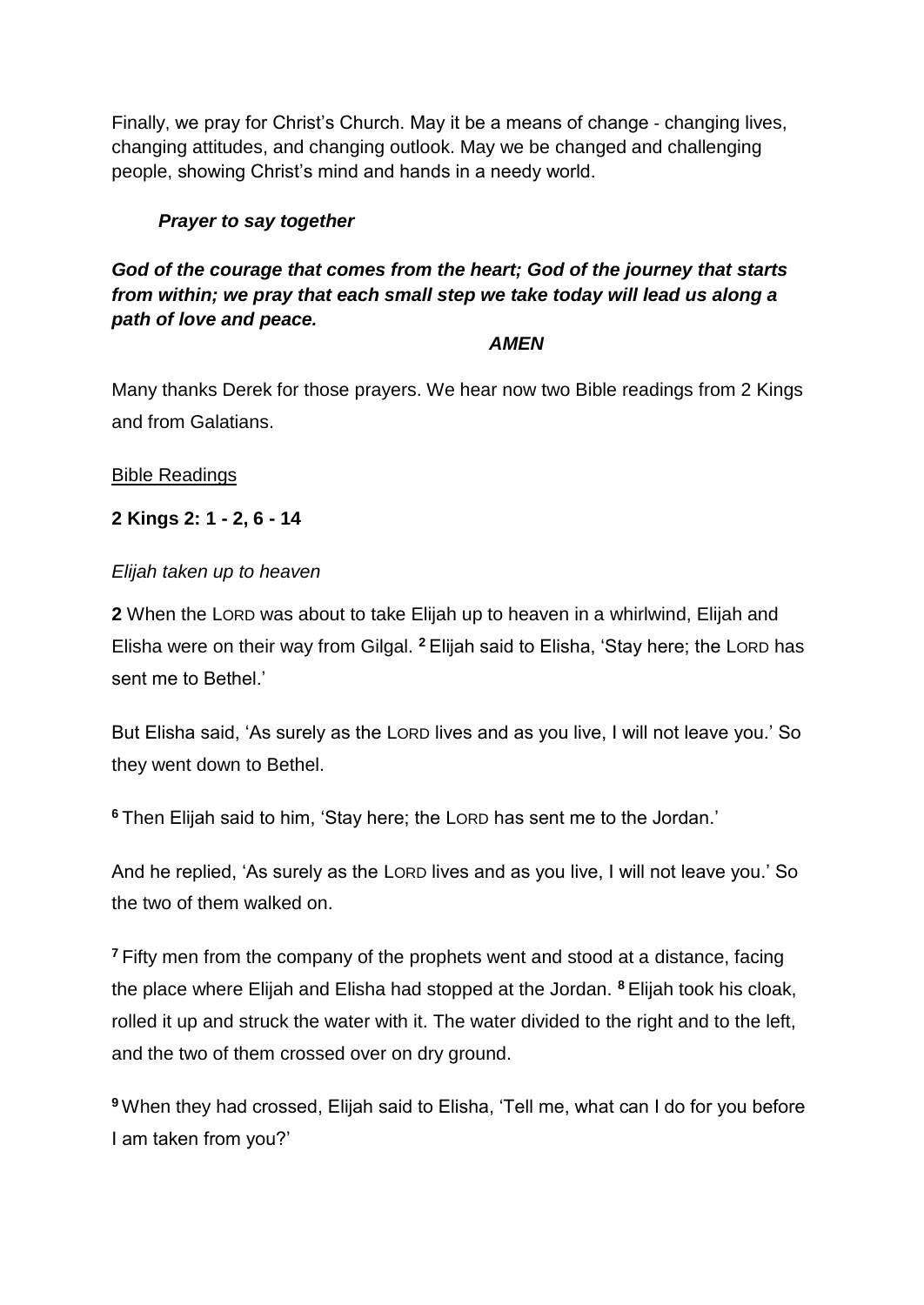'Let me inherit a double portion of your spirit,' Elisha replied.

**<sup>10</sup>** 'You have asked a difficult thing,' Elijah said, 'yet if you see me when I am taken from you, it will be yours – otherwise, it will not.'

**<sup>11</sup>** As they were walking along and talking together, suddenly a chariot of fire and horses of fire appeared and separated the two of them, and Elijah went up to heaven in a whirlwind. **<sup>12</sup>** Elisha saw this and cried out, 'My father! My father! The chariots and horsemen of Israel!' And Elisha saw him no more. Then he took hold of his garment and tore it in two.

**<sup>13</sup>** Elisha then picked up Elijah's cloak that had fallen from him and went back and stood on the bank of the Jordan. **<sup>14</sup>** He took the cloak that had fallen from Elijah and struck the water with it. 'Where now is the LORD, the God of Elijah?' he asked. When he struck the water, it divided to the right and to the left, and he crossed over.

### **Galatians 5: 1, 13 - 25**

#### *Freedom in Christ*

**5** It is for freedom that Christ has set us free. Stand firm, then, and do not let yourselves be burdened again by a yoke of slavery.

### *Life by the Spirit*

**<sup>13</sup>** You, my brothers and sisters, were called to be free. But do not use your freedom to indulge the flesh<sup>[\[a\]](https://www.biblegateway.com/passage/?search=Galatians+5%3A+13+-+25&version=NIVUK#fen-NIVUK-29176a)</sup>; rather, serve one another humbly in love. <sup>14</sup> For the entire law is fulfilled in keeping this one command: 'Love your neighbour as yourself.'<sup>[\[b\]](https://www.biblegateway.com/passage/?search=Galatians+5%3A+13+-+25&version=NIVUK#fen-NIVUK-29177b)</sup> <sup>15</sup> If you bite and devour each other, watch out or you will be destroyed by each other.

**<sup>16</sup>** So I say, live by the Spirit, and you will not gratify the desires of the flesh. **<sup>17</sup>** For the flesh desires what is contrary to the Spirit, and the Spirit what is contrary to the flesh. They are in conflict with each other, so that you are not to do whatever<sup>[\[c\]](https://www.biblegateway.com/passage/?search=Galatians+5%3A+13+-+25&version=NIVUK#fen-NIVUK-29180c)</sup> you want. **<sup>18</sup>** But if you are led by the Spirit, you are not under the law.

**<sup>19</sup>** The acts of the flesh are obvious: sexual immorality, impurity and debauchery; **<sup>20</sup>** idolatry and witchcraft; hatred, discord, jealousy, fits of rage, selfish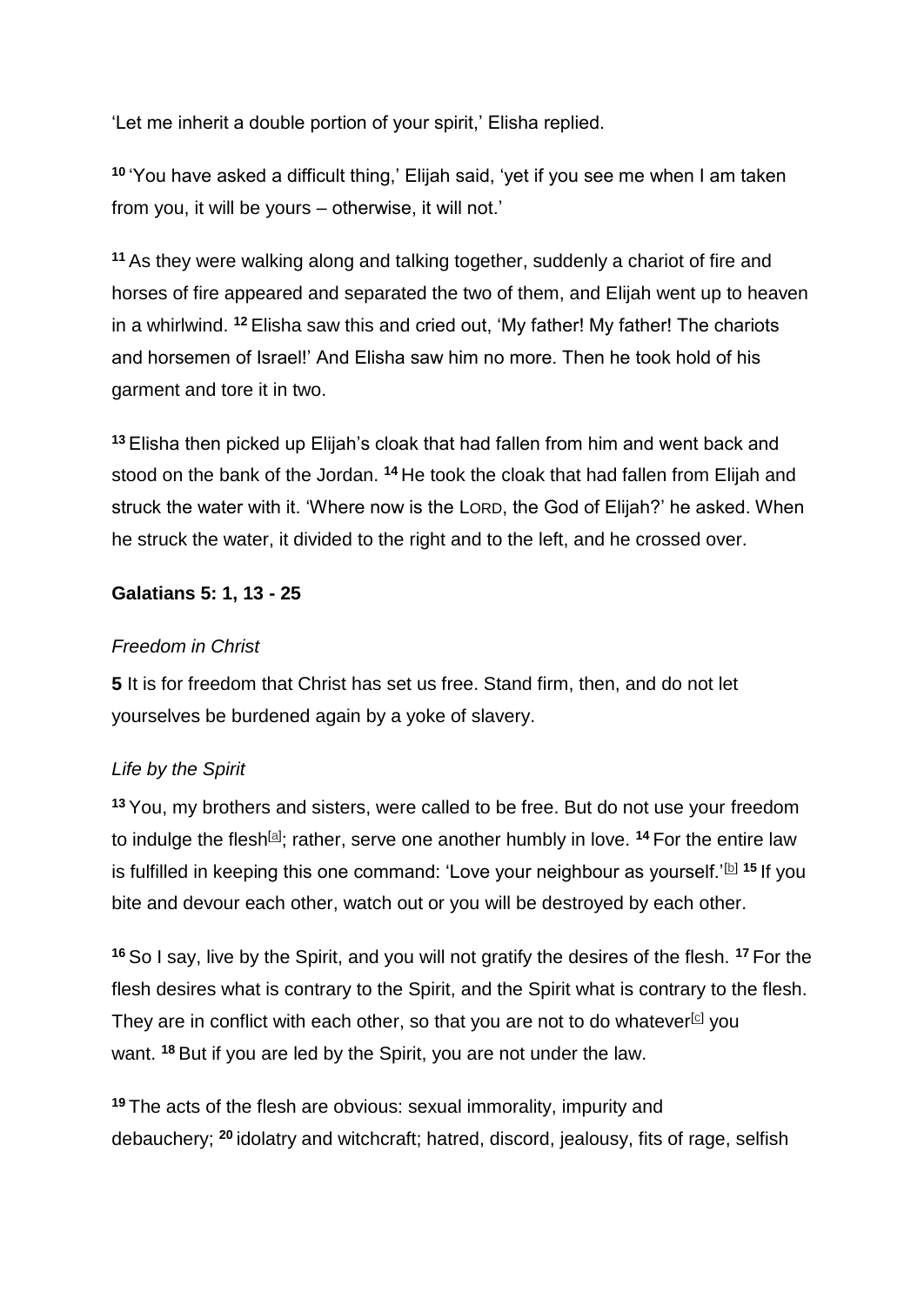ambition, dissensions, factions **<sup>21</sup>** and envy; drunkenness, orgies, and the like. I warn you, as I did before, that those who live like this will not inherit the kingdom of God.

**<sup>22</sup>** But the fruit of the Spirit is love, joy, peace, forbearance, kindness, goodness, faithfulness, **<sup>23</sup>** gentleness and self-control. Against such things there is no law. **<sup>24</sup>** Those who belong to Christ Jesus have crucified the flesh with its passions and desires. **<sup>25</sup>** Since we live by the Spirit, let us keep in step with the Spirit.

The fruit of the Spirit is love… Let's ask again for the Spirit to fall upon us, and make our lives suitable for his service as we sing, Spirit of the Living God…

### Song (WT 380) **Spirit of the Living God**

Spirit of the living God, Fall afresh on me; Spirit of the living God, Fall afresh on me. Melt me, mould me, Fill me, use me. Spirit of the living God, Fall afresh on me.

#### REPEAT

#### Sermon

#### *Good Will Hunting*

Imagine if what holds us back from achieving great things is not a lack of resources, not a dearth of talent, not even an unclear vision, but simply this: a fear of failure. Or imagine if what holds us back from loving is not a lack of love in our hearts, nor a lack of desire for the beloved, not the smallness of our knowledge or skill, but a fear of our love not being returned.

Imagine if what stops us from embracing the fruit of the Spirit - love, joy, peace, forbearance, kindness, goodness, faithfulness, gentleness and self-control - is not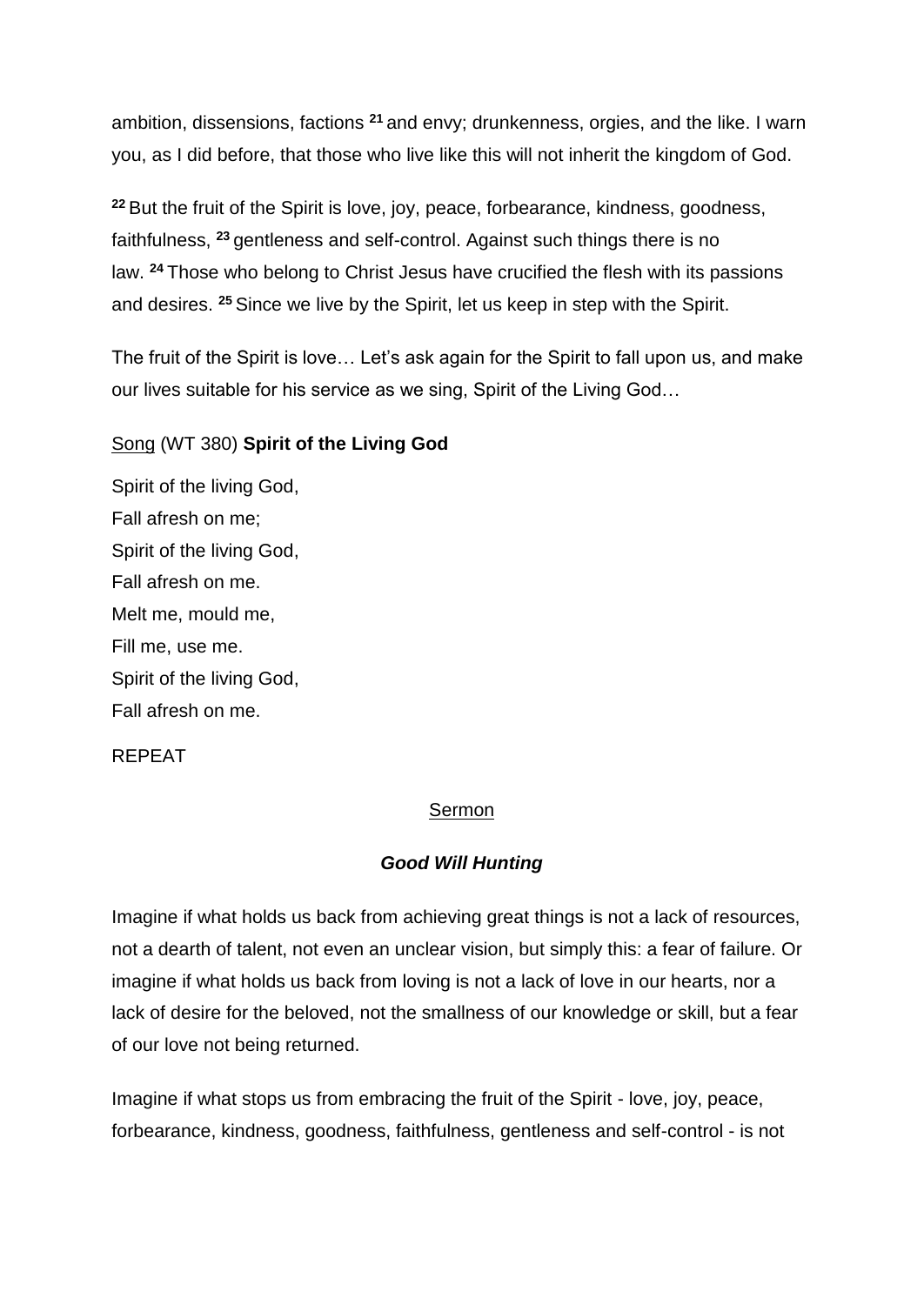that we don't know how, but rather that we fear to abandon ourselves to the love of God.

As some waggish preacher once said, faith is a four-letter word spelt R I S K. To have faith we have to face the possibility of failure. We even have to know that, in our limited human resources we are very likely to fail. We fail precisely so that something or someone bigger than our small selves might succeed.

The 1990s film *Good Will Hunting* starring Matt Damon and Robin Williams, gives me my title today. Can we allow good will to flower within our hearts and intentions? Can we hunt down a sense of positive intention in ourselves, and in others, and take the risk of creating something beautiful?

In the film, we meet a brilliant but grossly underachieving young man called Will Hunting, played by Matt Damon. He is a maths prodigy, but has work cleaning the corridors at the Massachusetts Institute of Technology. He has the potential to become a name mentioned in the same sentence as Albert Einstein, but positions himself in an unthreatening job; and yet a job that brings him so close to the field of his potentially stratospheric achievement. He flirts with amazing success, but won't take the risk of walking a path that might make that happen.

He is loved by an English young woman, Skylar, but pushes her away. He has friends but gets into fist fights and is arrested for assaulting a police officer. He avoids jail by agreeing to work with a maths professor and attend therapy.

He goes through several therapists who are unable to help this acerbic young man who rolls himself into a spiky ball like a hedgehog at the first sign of emotional vulnerability. But, one therapist, Sean, played by Robin Williams, manages to get through.

Will's predicament is encapsulated in the scene where, as his girlfriend Skylar leaves on a plane, she looks for him at the airport, but he has not come to see her off. Instead, he sits in a park and watches the plane from a safe distance. His watchword seems to be *close by but far away*. He stands at the gate of love, fame and success, but prevents himself from going in.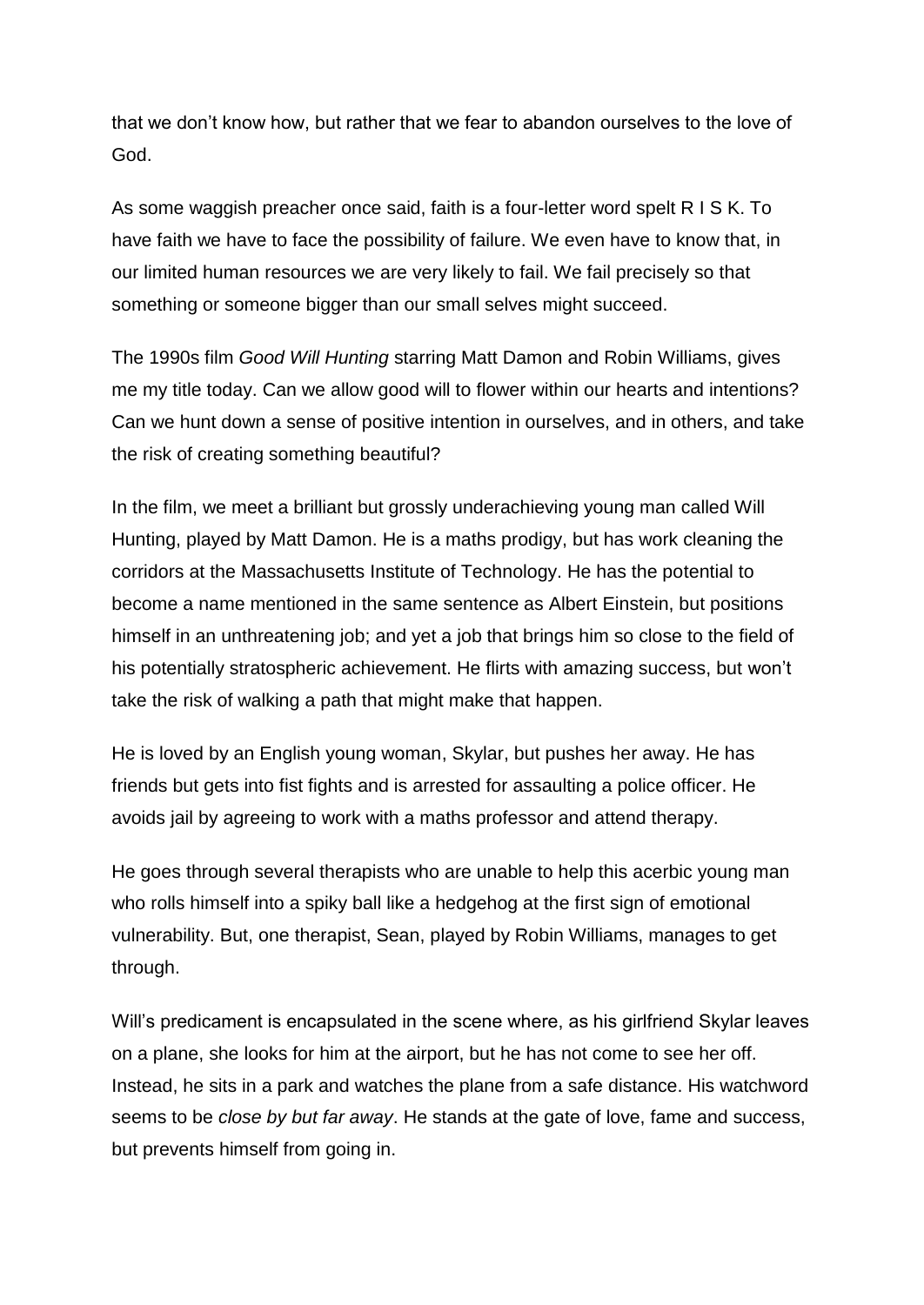Through Sean, he has learnt that the search for perfection in others and in ourselves is vain and, in Will's case, is shutting him out from love and life. He won't love Skylar because he can't face the reality that she will turn out to be ordinary and flawed.

But Sean helps him to see that love and life are stifled by a demand for guaranteed perfection. We live and we love by letting go, and experiencing another person in the real messy world, by letting them be who they truly are in all their idiosyncrasies and frailty. Sean's romantic advice is that no one is perfect, but a couple can be perfect for each other. For Sean, the imperfections **are** the good stuff!

Therapist and client, it turns out, both experienced serious physical abuse as children. After exploring this in many ways, Sean finally gets through to Will, and, in a breakthrough moment, says again and again and again to him: It's not your fault…

They embrace. Therapist, Sean, has been affected by his client, Will, and sets off on his own journey of discovery. And Will? He gets in the car his friends have given him and sets off to see about a girl. He means Sklyar, and he is borrowing a line from Sean. It's how Sean described his decision to give up his tickets for a major baseball game to spend time with the woman who would become his wife. The film ends with us hoping that at last Will has found within him a willingness to love another human being as she really is. There is some good in Will Hunting.

The choice to be a person of love costs us everything. But only by risking everything can we truly love.

\* \* \*

We began our service today with a gospel reading. It included this shocking exchange:

*He [Jesus] said to another man: "Follow me." But he replied, "Lord, first let me go and bury my father." Jesus said to him, "Let the dead bury their own dead, but you go and proclaim the kingdom of God."*

In Jewish culture, to bury a dead parent was a solemn duty that trumped even saying one's prayers. In pragmatic terms, a true Christian would, I am sure, show proper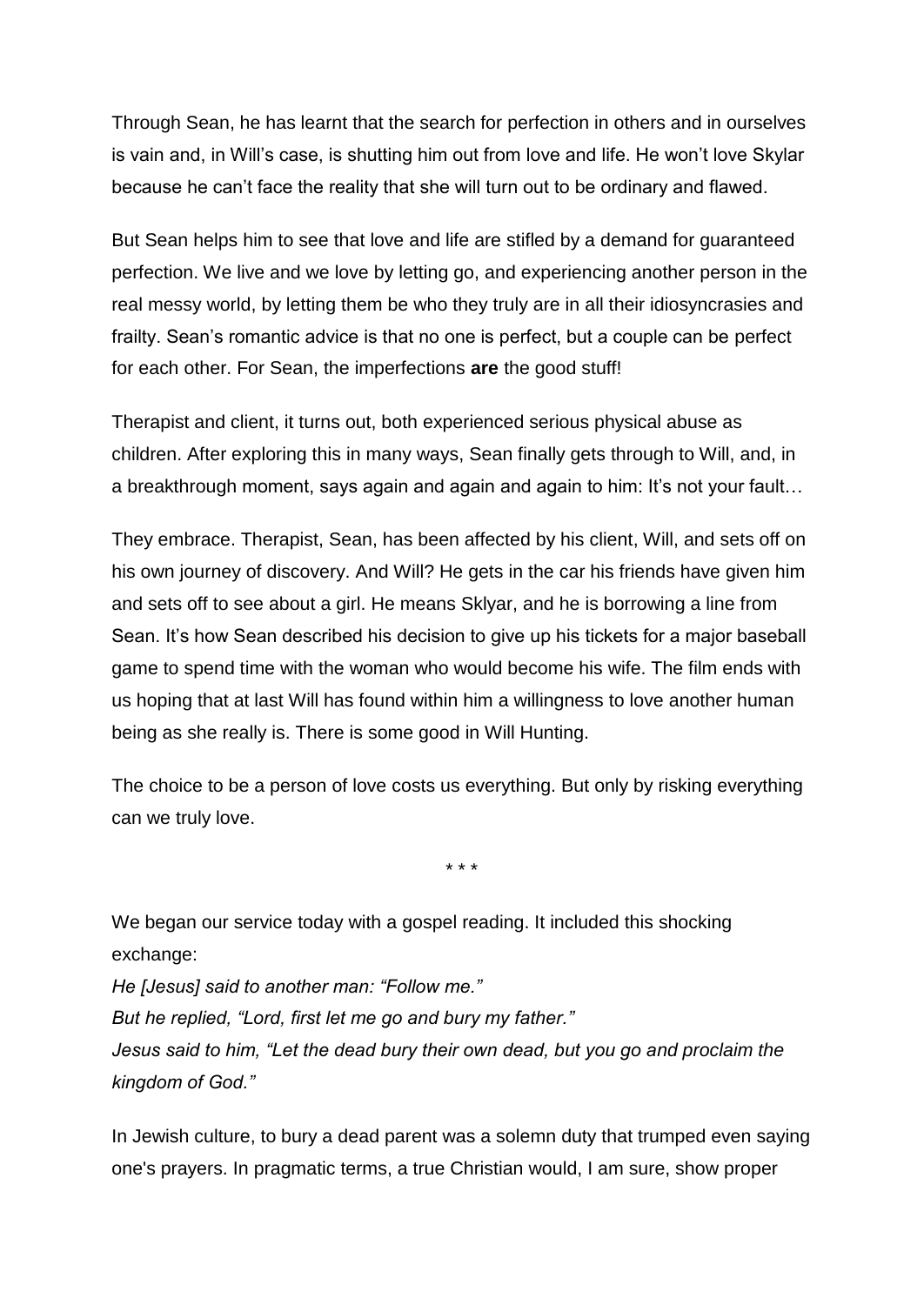respect to the dead. That noted, what the text is doing here is to jolt its readers into a realisation that a commitment to the kingdom of God costs absolutely everything. To thrive in Jesus' terms is to commit.

The same jolt is delivered as Jesus explains that his followers may have to sleep on the open road; and may not have time to say farewell to their family. Jesus sounds a loud alarm - there's something big going on in the kingdom, something primal, something that is more important than all the regular expectations of ordinary life.

The nature of that commitment is seen in the first part of the gospel reading. James and John want to mimic Elijah and call down fire from heaven on the Samaritan villages that did not welcome Jesus. Jesus rebukes them for this - the startling reality of the kingdom of God remains open to all, and is not interested in lobbing incendiary bombs on opponents. Everyone matters.

In our Old Testament reading, Elisha is keen to remain with his master, Elijah, as the latter nears the end of his time on earth. Feel Elisha's love for his master. Sense his hunger for something more. He wants a double portion of Elijah's spirit. And he gets that, as he sees Elijah taken up in the chariot of fire led by horses of fire and knows his wish has been granted.

He has his double portion of Elijah's spirit. His desire for something more has been rewarded.

Many centuries later Paul wrote to the Galatians, *It is for freedom that Christ has set us free. Stand firm, then, and don't let yourselves be burdened by again by a yoke of slavery.*

The yoke of slavery he meant was an adherence to the Jewish law as the route to salvation. Some were insisting that Gentile Christian men should be circumcised.

Jesus had insisted the kingdom of God was more vital even than family duty. Paul teases out a similar idea. We don't need circumcision, nor any other religious sign, what we need is the freedom *to serve one another in love*.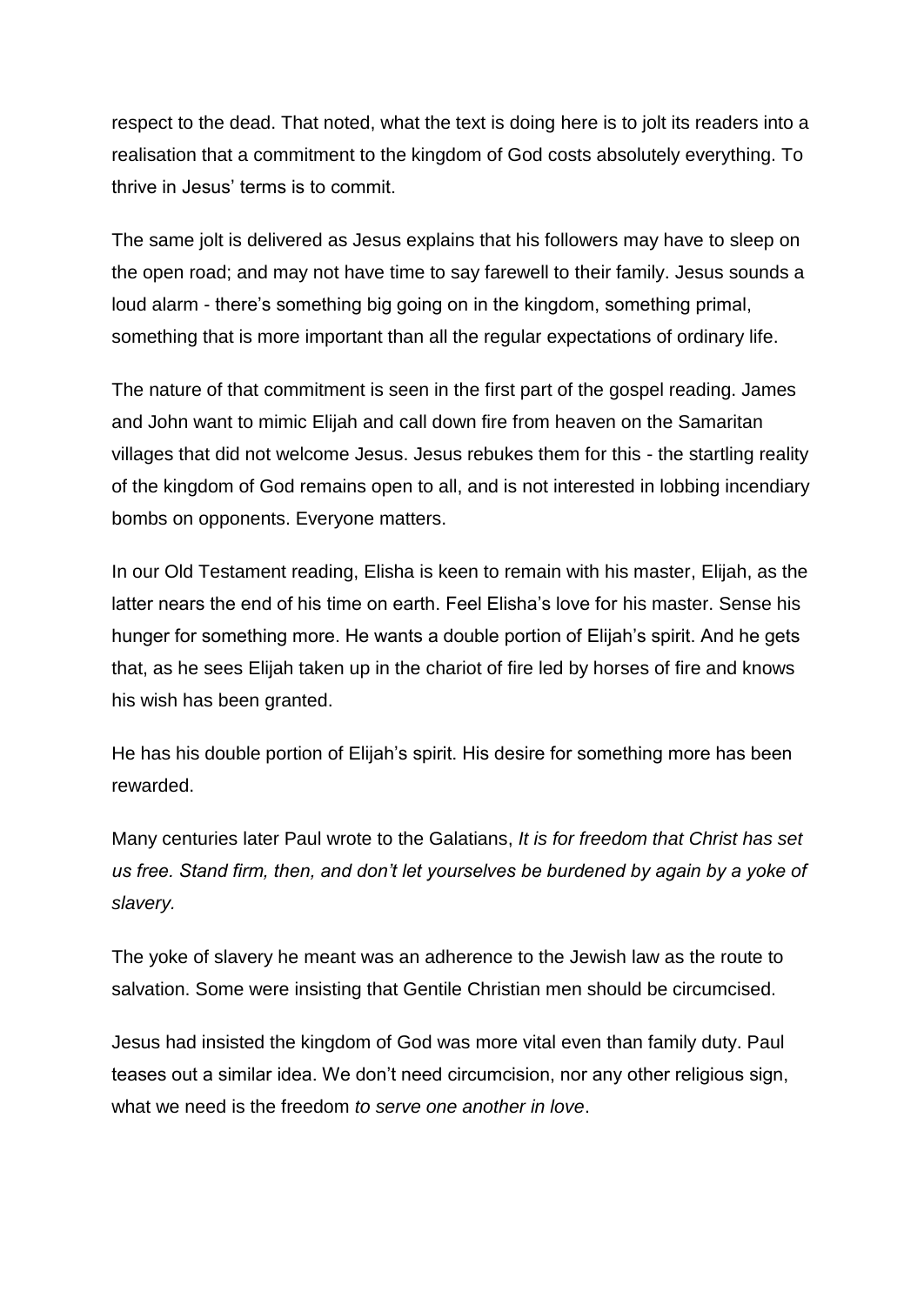What Jesus calls 'proclaiming the kingdom of God' maps onto 'walking by the Spirit' in Paul's theology. It's so simple, so broad, so universal, that people miss it quite easily.

To walk by the Spirit is to live by an ethos of love, even for those the world teaches us to call enemies. If we are aggressive to others, then we risk being destroyed by that aggression ourselves. This aggression is what Paul means by the *acts of the flesh*. The phrase might sound quaintly salacious but he spells out what he means:

- **sexual immorality**, which destroys the trust of intimate love;
- **impurity** and **debauchery**, which destroy the sense of self-respect;
- **idolatry** and **witchcraft** which destroy a proper respect for God and the holiness of all he has made;
- hatred, which destroys the sense of love in our own hearts and makes us less than our best selves;
- **dissensions**, **factions** and **envy**, which express that hatred in human relations, and so break down peace and love and trust and harmony;
- **drunkenness** and **orgies**, which disrespect our own bodies and the bodies of others.

But to proclaim the kingdom of God;

to live the Jesus way;

to be led by the Spirit…

is to have the courage to shine, to be brilliant, to be our very best… To live by the Spirit leads to harmonious inclusive qualities growing: love, joy, peace, forbearance, kindness, goodness, faithfulness, gentleness and self-control.

The Spirit of God is the breath of God. Everything that lives has his breath within it. To live by the Spirit is to live in innate solidarity with every creature God has made. To live by the Spirit is to take decisions that protect life on this planet. To live by the Spirit is to accept the humanity of everyone in every nation. To live by Spirit is to oppose all that divides us into warring factions.

\* \* \*

A couple of weeks ago I watched the England football team playing against Germany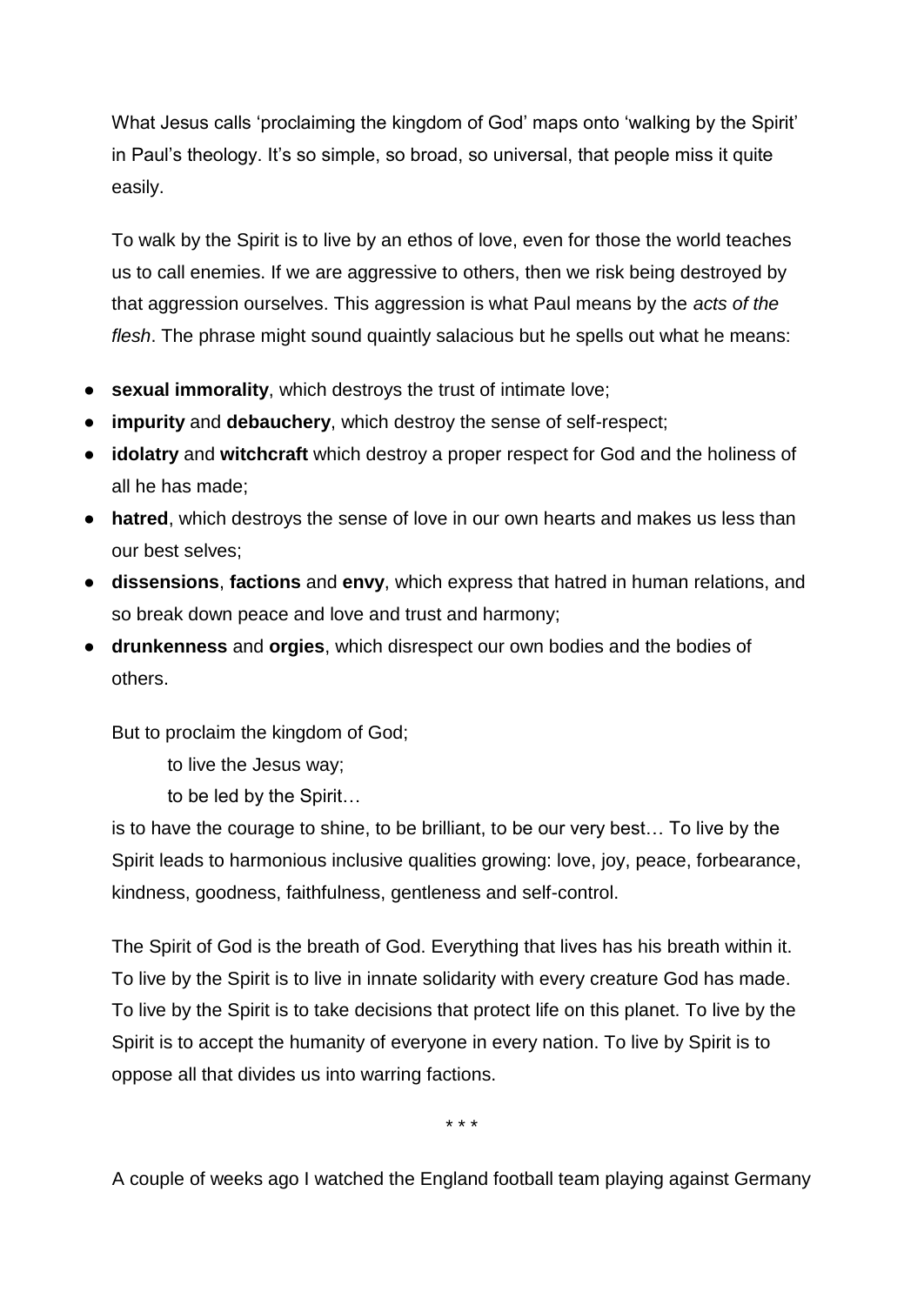in Munich. The England team are ranked the fifth best team in the world by FIFA. Yet for seventy minutes they played in a timid and disoriented way, and deserved to be losing 1-0, as they were.

But then a couple of substitutions were made. On came Jack Grealish and then Jarrod Bowen. Bowen, and especially Grealish injected belief and passion into the whole team. Suddenly they believed. Suddenly they had faith in who they were. Suddenly they took risks, and, in the 88th minute scored a now-deserved equaliser through Harry Kane's penalty, a noteworthy 50th goal for his nation.

Now, I know you don't come to me for football commentary, but I offer this as an illustration of daring to be our best. Do we as a church, do we in our personal lives, do we at work, play in timidity and without a faith in who we really are? Can we, like Will Hunting, sit on the side-lines of success, too fearful to commit to what will really allow us to shine?

Can we allow the Spirit of God to take us to that new kingdom-of-God reality that is more vital than any particular human custom? Can we stop worrying about what others might think, or how it might all go wrong?

And, thinking of our little church, is it time to believe, to be filled with love, to have the courage of our convictions and to prove the power of Christ by daring to take some fresh action which might fail, which probably will fail, because what have we got to offer as a ragged bunch of Baptists, but which might just be able to succeed because all the reasons we have for not expecting it to succeed enable us to trust in the one reason why it might just succeed - that the Kingdom of God is within us, and among us, and around us and that his Spirit bids us shine and do brilliant, unifying, serving, beautiful things in the invincible power of love?

So, it takes courage to live the Christian life. Let's pray for that courage and receive God's love as we sing, O Lord, your tenderness…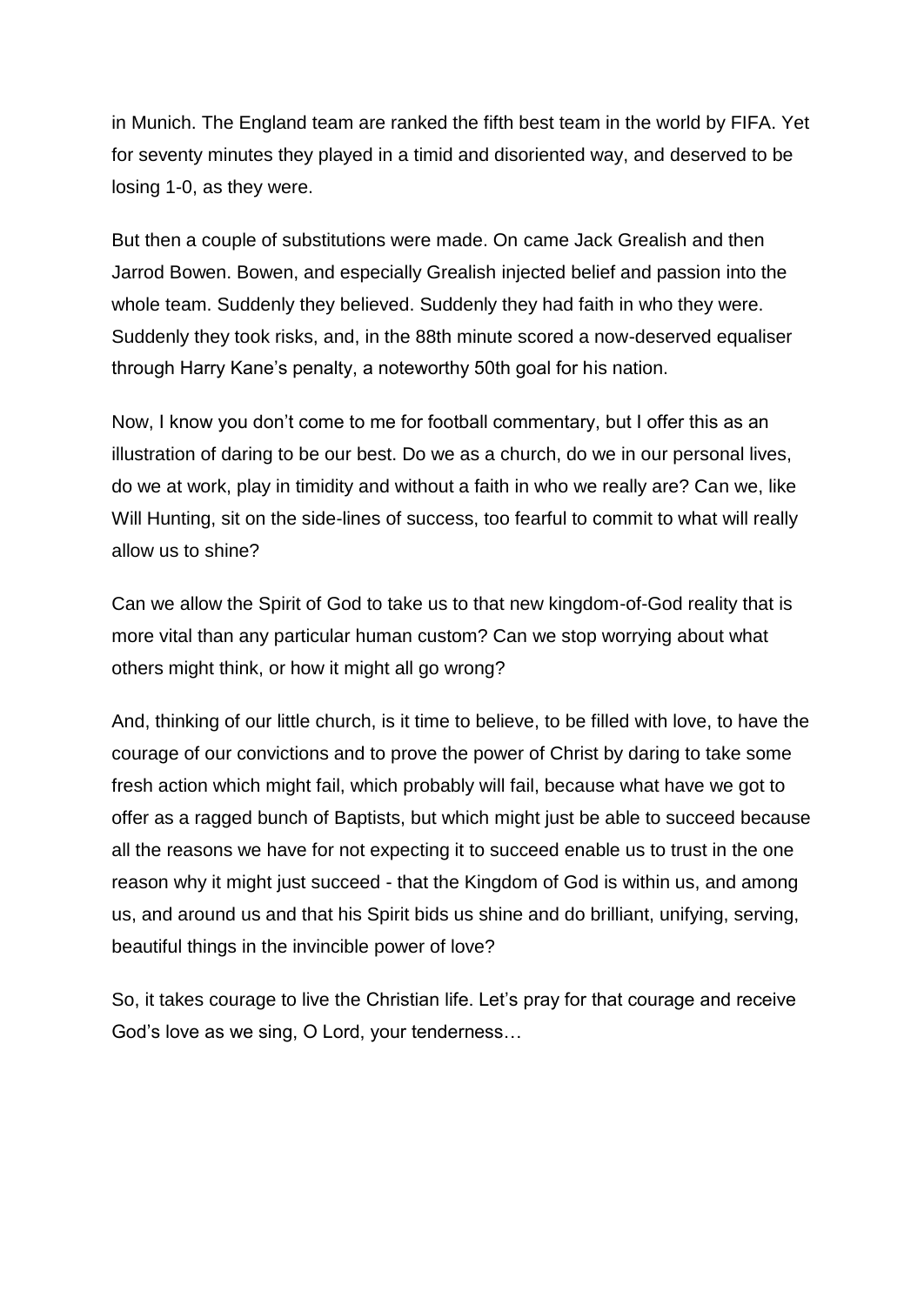# Song (WT 327) **O Lord, your Tenderness**

Verse O Lord, Your tenderness Melting all my bitterness, O Lord, I receive Your love. O Lord, Your loveliness, Changing all my ugliness, O Lord, I receive Your love.

#### *Chorus*

*O Lord, I receive Your love, O Lord, I receive Your love.*

#### Holy Communion

The table of the Lord is spread. It is for those who will come and see in broken bread and poured out wine symbols of his life shed for us on the cross and raised again on the third day. The risen Christ is present among his people and it is here that we meet him. It is for those who know him a little and long to know him more. We invite all who are seeking him and all who are weary of their sin and doubt to come and share in the feast.

#### Prayer of Preparation

Loving Lord, we come to this table not trusting in our own merits, but relying on your great mercy and forgiveness. We acknowledge our sin before you. In our thoughts, words and deeds; in our omissions and in our carelessness; we have erred in your sight. We are truly sorry and seek for your forgiveness through Jesus Christ, our Lord and Saviour, whose blood was shed to bring us mercy. Amen.

#### Prayers for the Fellowship

Loving Lord, we pray for our life as a church. Grant us both the vision we need and the courage we lack to be a living communal witness of your glorious salvation. Shape us into a people of love and equip us to share your gospel in word and deed, near and far. Amen.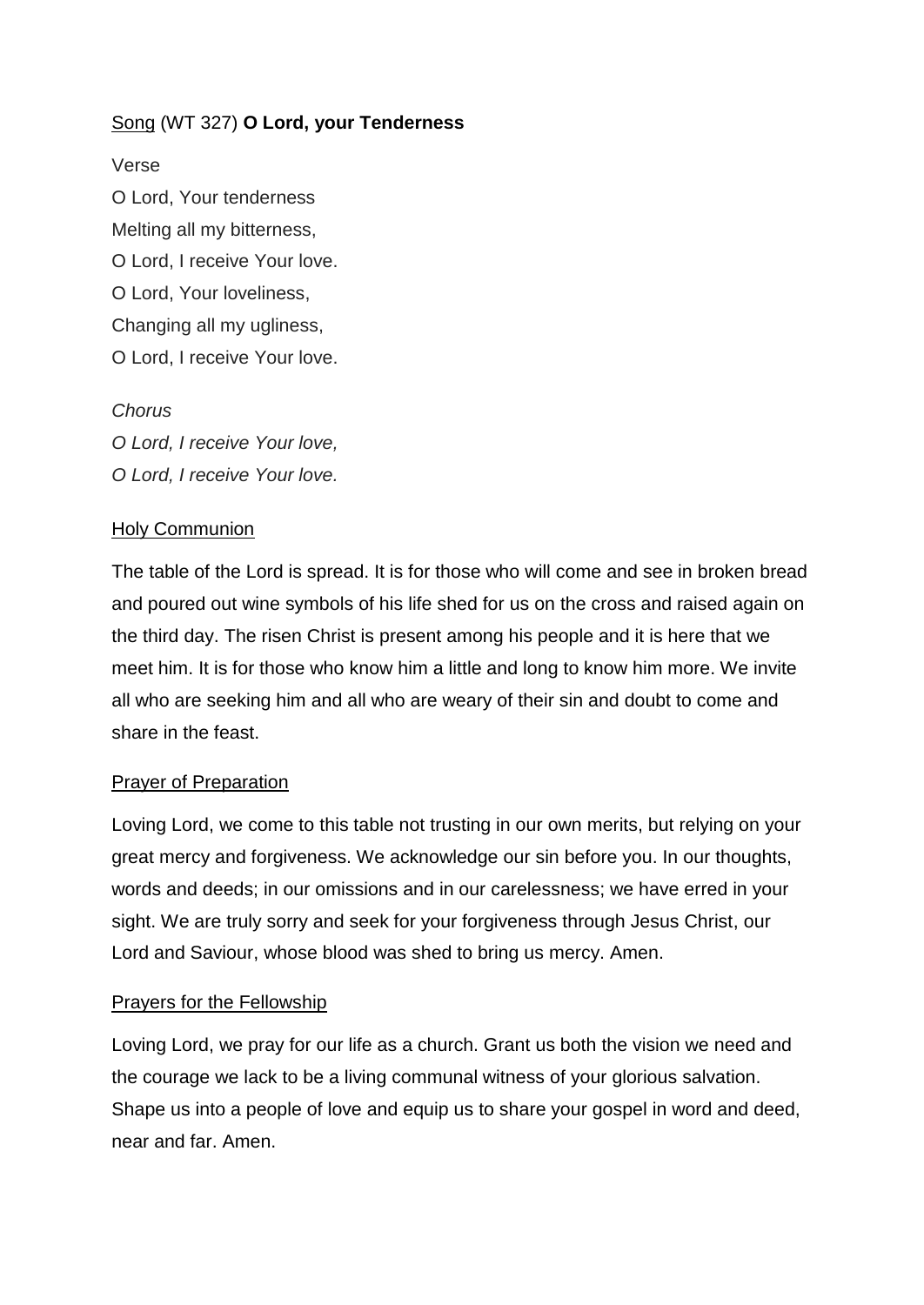## Gospel Words

God loved the world so much that he gave his only Son, that everyone who has faith in him may not die but have eternal life.

I am that living bread which has come down from heaven; if anyone eats this bread, they shall live forever. Moreover, the bread which I give is my own flesh; I give it for the life of the world.

For you did not receive a spirit that makes you a slave again to fear, but you received the Spirit of Sonship and Daughterhood. And by him we cry, 'Abba, Father'. The Spirit himself testifies with our spirit that we are God's children.

# Words of Institution

For I received from the Lord what I also passed on to you: The Lord Jesus, on the night he was betrayed, took bread, and when he had given thanks, he broke it and said, "This is my body, which is for you; do this in remembrance of me." In the same way, after supper he took the cup, saying, "This cup is the new covenant in my blood; do this, whenever you drink it, in remembrance of me." For whenever you eat this bread and drink this cup, you proclaim the Lord's death until he comes.

# Prayer of Thanksgiving

Loving Lord Jesus, for this bread and wine we give you our thanks. A loaf speaks of the unity of a family gathered round a table; of the fertility of the earth; of the skills of farmers and bakers; and of provision for our bodies. Wine speaks of glad hearts; fruitful vines; the skills of vineyard growers and winemakers; and of people brought together in celebration. And now they speak, too, of your body broken to make us whole; of your blood spilt to make us clean; of the oneness of the church in earth and in heaven; and of the celebration in glory at the end of all time. For bread and for wine and for all they mean to us today, we give you our thanks.

# Breaking and Sharing of Bread

Jesus said, "This is my body, which is for you; do this in remembrance of me." We share bread together in communion with him and with one another.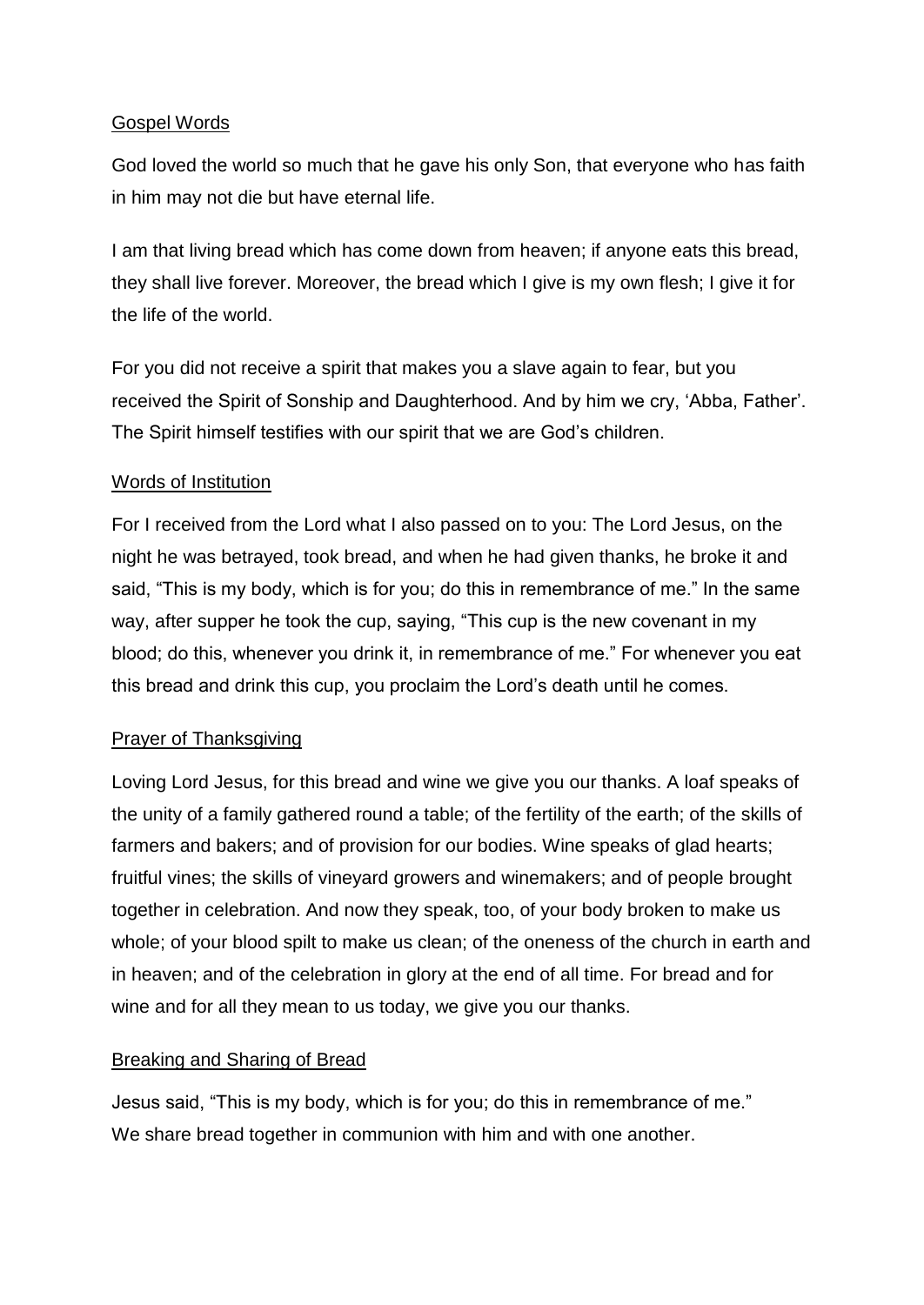# Sharing the Cup

In the same way after supper Jesus took the cup.

He said, "This cup is the new covenant in my blood; do this whenever you drink it, in remembrance of me."

We drink wine together.

# Prayer of Thanksgiving

Loving Lord, we thank you for meeting with us as we have shared bread and wine together.

We praise and bless you for your mercy when we were sinners; for enfolding us in your body when we were alone;

and for calling us to live like shining stars of light, when we had become jaded.

United, we choose a life of loving fellowship;

forgiven, we rise to a life of worship;

sent out, we embrace a life of gospel-sharing in word and deed.

Take us this day and every day and make us living sacrifices and joyful witnesses of your everlasting, all-embracing love. Amen.

We conclude our worship as we sing, O breath of love…

# Hymn (BPW 293) **O Breath of Love**

O breath of love, come breathe within us, Renewing thought and will and heart; Come, love of Christ, afresh to win us, Revive your Church in every part!

O wind of God, come bend us, break us Till humbly we confess our need; Then, in your tenderness remake us, Revive, restore – for this we plead.

O breath of life, come sweeping through us, Revive your church with life and power; O breath of life, come, cleanse, renew us And fit your Church to meet this hour.